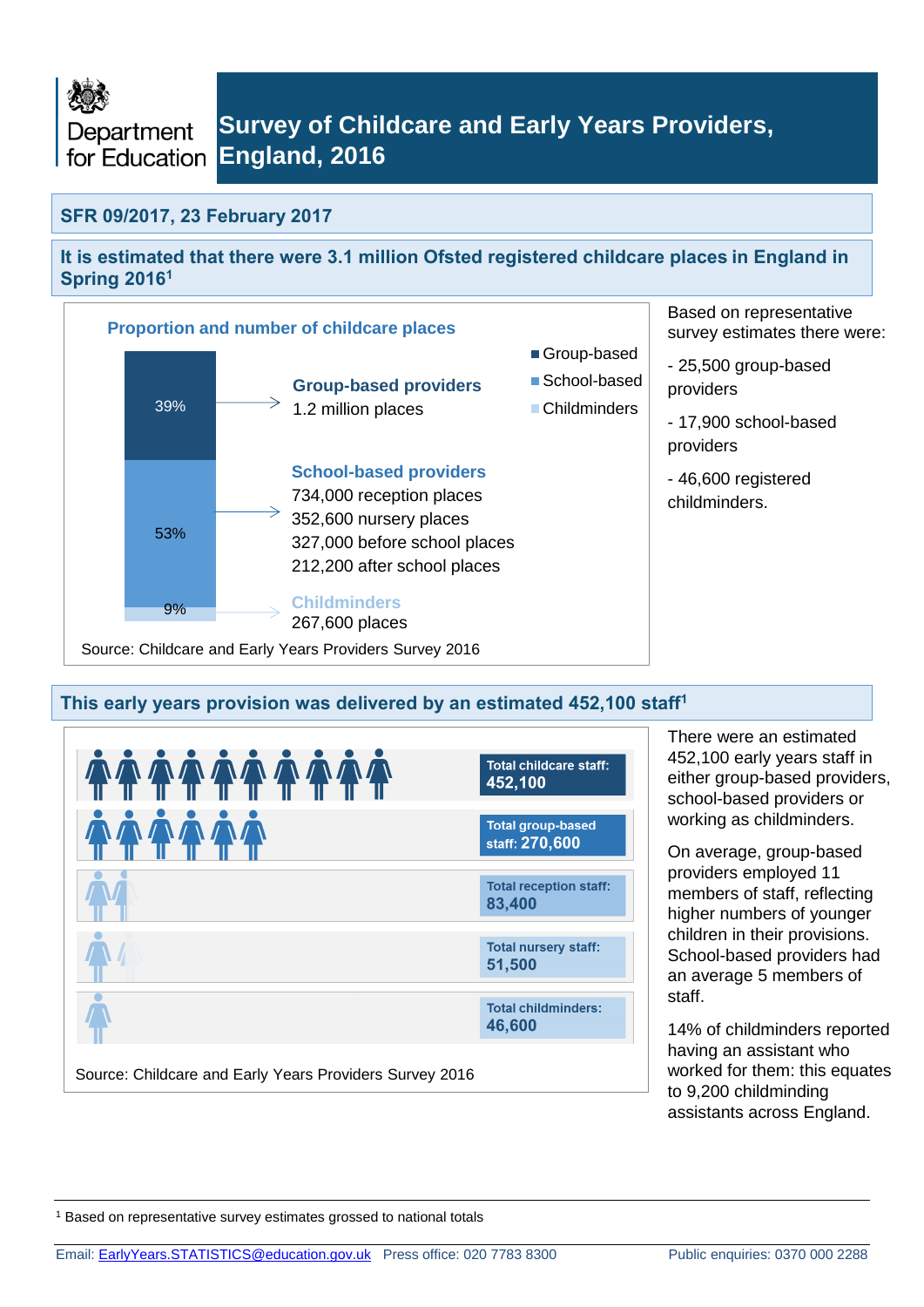# **Contents**

| $\mathbf 1$ . | Number of childcare providers and registered places (tables 1, 2 and 3)4 |
|---------------|--------------------------------------------------------------------------|
|               |                                                                          |
|               |                                                                          |
| 2.            |                                                                          |
|               |                                                                          |
| 3.            |                                                                          |
|               |                                                                          |
|               |                                                                          |
|               |                                                                          |
| 4.            |                                                                          |
|               |                                                                          |
|               |                                                                          |
|               |                                                                          |
| 5.            |                                                                          |
| 6.            |                                                                          |
| 7.            |                                                                          |
| 8.            |                                                                          |
| 9.            |                                                                          |
| 10.           |                                                                          |
|               |                                                                          |
|               |                                                                          |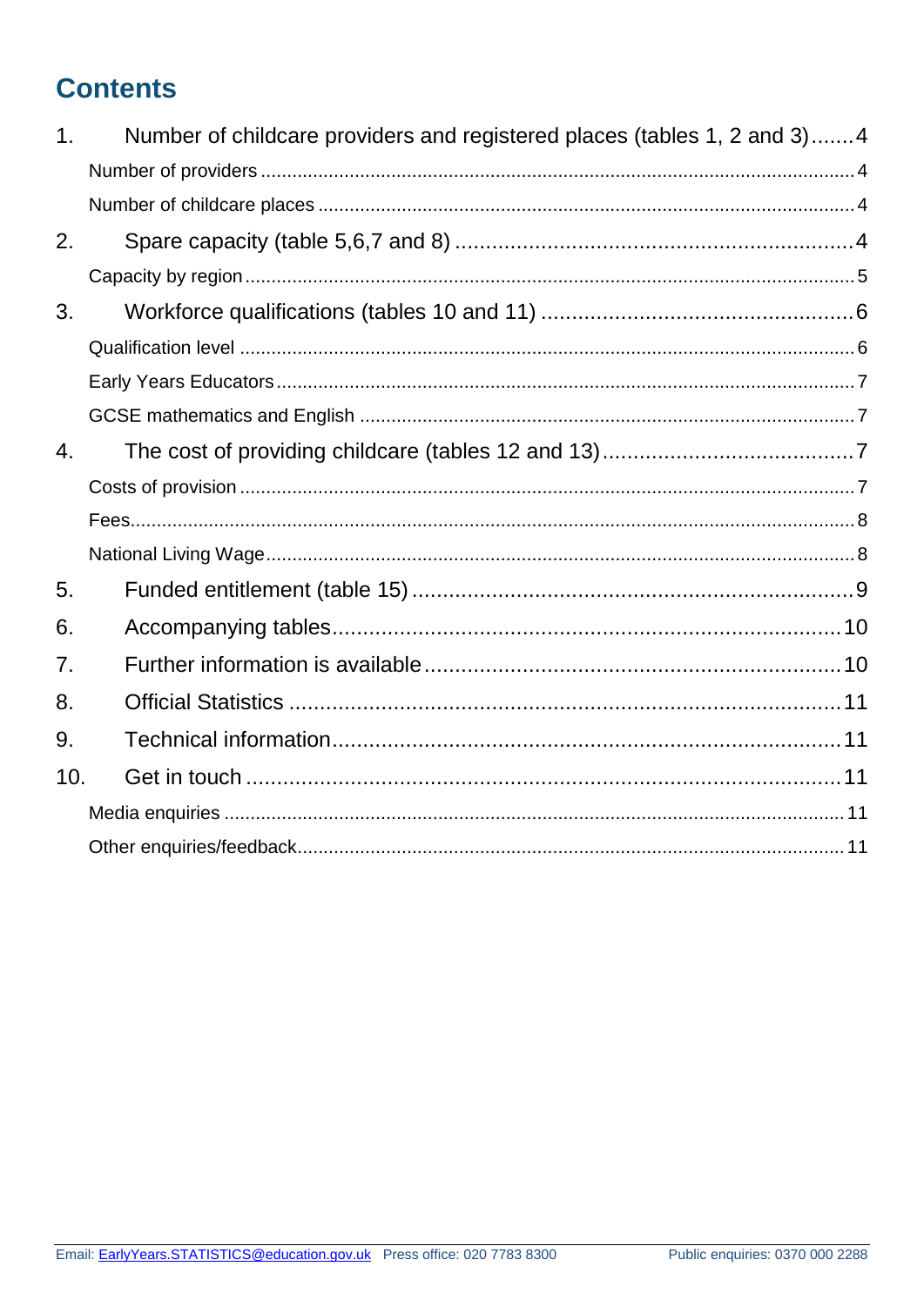#### **About this release**

This statistical first release provides important information on childcare and early years provision in England from the Department for Education (DfE)'s Childcare and Early Years Providers Survey. This includes representative survey data on: attendance and spare capacity within childcare settings; use of funded places; staff qualifications and pay; and the reported costs of providing childcare.

Fieldwork took place between March and July 2016 and covered: group-based providers (childcare providers who operate on non-domestic premises); school-based providers; and childminders (practicing childminders on the Ofsted register of childminders; not including those registered with an agency). These definitions differ to previous DfE Childcare and Early Years Providers surveys to better meet DfE's needs. There were also substantial changes to the questionnaire, which means that the 2016 data are not directly comparable with previous years of the survey<sup>2</sup>. The 2016 data are intended to provide a new and enhanced baseline.

#### **Defining childcare providers**

The study included:

**Group-based providers** (identified from the Ofsted register): childcare providers registered with Ofsted and operating in non-domestic premises.

**School-based providers** (identified from the School Census): reception provision in schools, and nursery provision in schools, including maintained nursery schools

**Childminders** (identified from the Ofsted register): Ofsted-registered childminders providing early years care and operating in domestic settings.

**Wraparound provision:** sessions running before school and/or after school hours by group-based providers, schoolbased providers and childminders.

More information is in the research report published alongside this release.

#### **In this publication**

The following documents are included in the SFR:

- Main tables
- Research report
- Technical report

The underlying data will be available in the UK data archive from April 2017

#### **Feedback**

We are changing how our releases look and welcome feedback on any aspect of this document at: [EarlyYears.STATISTICS@education.gov.uk](mailto:EarlyYears.STATISTICS@education.gov.uk)

<sup>2</sup> Previous provider surveys can be found here[: https://www.gov.uk/government/collections/statistics-childcare-and-early-years](https://www.gov.uk/government/collections/statistics-childcare-and-early-years)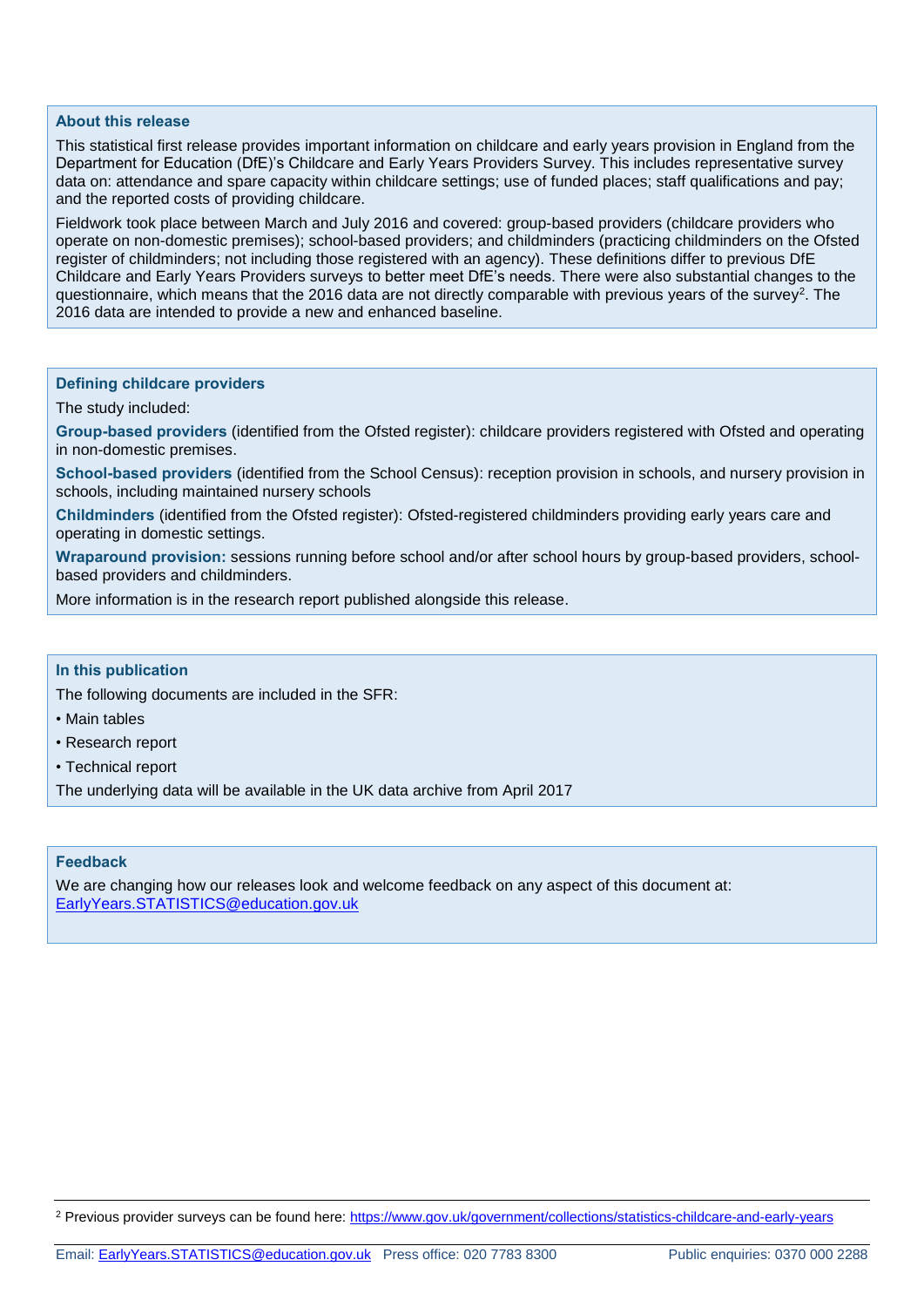# <span id="page-3-0"></span>**1. Number of childcare providers and registered places** (tables 1,2 and 3)

### <span id="page-3-1"></span>**Number of providers**

In 2016 there were estimated to be $3$ :

- 25,500 group-based early years providers;
- 8,200 school-based providers offering reception provision but no nursery;
- 9,300 school-based providers offering nursery and reception provisions;
- 400 maintained nursery schools;
- 46,600 practising childminders.

#### <span id="page-3-2"></span>**Number of childcare places**

Based on grossing survey responses to the population profile, there were estimated to be 3,092,100 childcare places across all provider types in 2016.

53% of all registered places were in schools (including maintained nursery schools), 39% in group-based settings and 9% with childminders.

On average, group-based providers had a greater number of children registered at their setting (48 children on average) compared with receptions (42), school-based nurseries (37) and childminders (6).

#### **Figure 1: Total number of registered childcare places by provider type:** England 2016



<span id="page-3-3"></span>Source: Childcare and Early Years Providers Survey 2016

# **2. Spare capacity** (table 5,6,7 and 8)

Providers identified how many children were booked to attend each type of provision on a particular day<sup>4</sup> and the number of additional children they would have been willing and able to take<sup>5</sup>.

The greatest numbers of additional places were in group-based providers' full day provision, where there were 139,200 additional places across the sector on the given day. 75% of group-based providers had some spare capacity, and the average spare capacity per provider was 13% of places that they were willing and able to offer.

<sup>&</sup>lt;sup>3</sup> Based on representative survey estimates grossed to the population sample frames: group-based providers and childminders registered with Ofsted in July 2015 and the Schools Census collected in January 2015, which were the most up-to-date sample frames available at the time of the survey in 2016. The sample frame was used for grossing estimates for consistency.

<sup>4</sup> Providers were allocated to think about a specified weekday in the previous week, e.g. last Wednesday

<sup>5</sup> Providers were asked about a randomly sampled day of week to give a representative spread of responses across weekdays.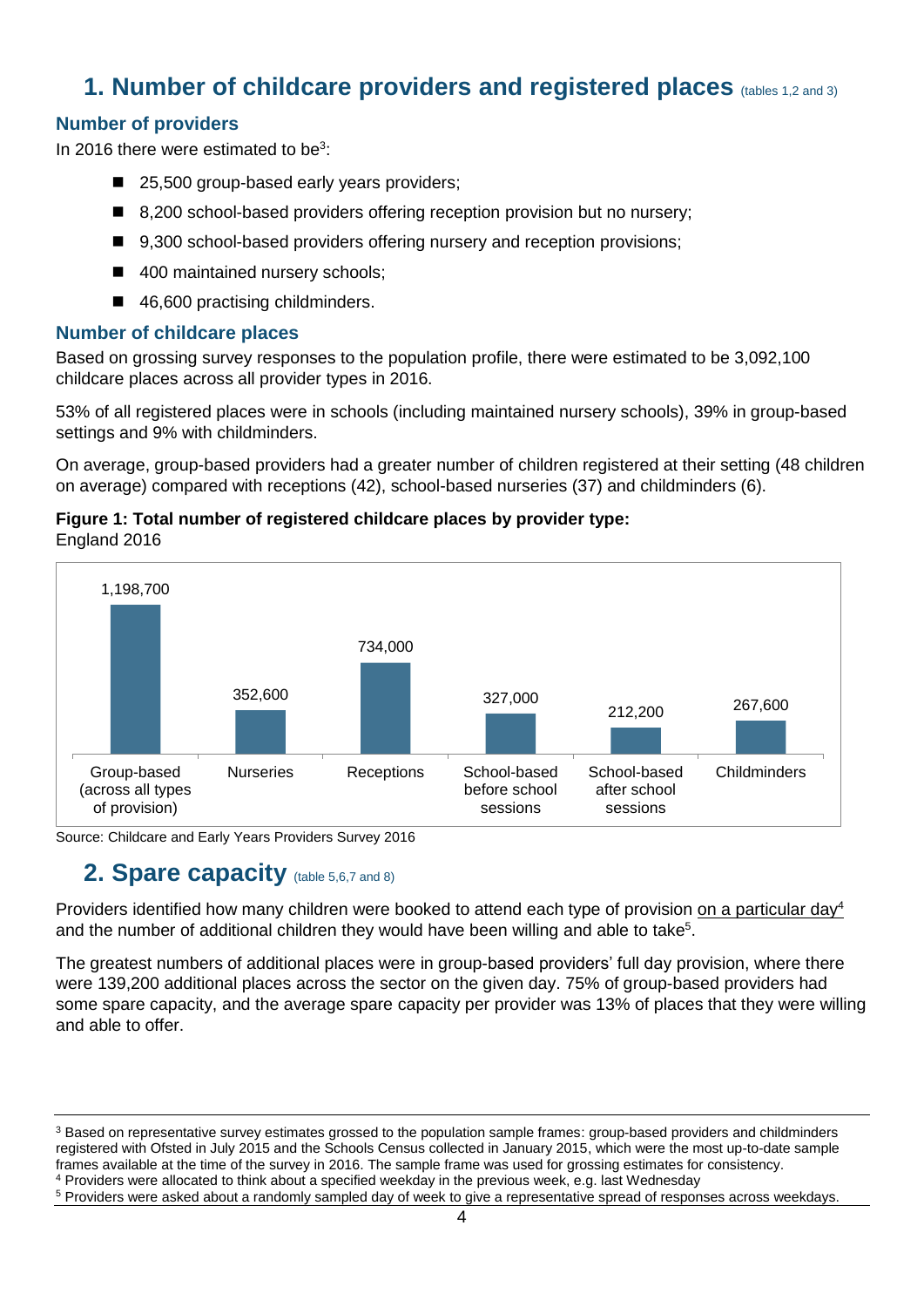In wraparound provision, around eight in ten group-based providers<sup>6</sup> (82% before school and 79% after school) and over 70% of school-based providers<sup>7</sup> (72% before school and 74% after school) had spare capacity.

The providers with least spare capacity at the time of surveying were school-based providers, particularly in reception provision where over half (52%) of these providers had no spare capacity, and the average spare capacity per provider was 11% of the places that they were willing and able to offer. School-based nursery providers were more likely to be running at full capacity in the morning, with 42% of these providers saying they would not have been willing and able to take any more children, and the average spare capacity per provider was 13% of places that they were willing and able to offer.

Across all provider types, there was limited variation in capacity across the sampled days of the week, aside from in full day and wraparound provision in group-based providers, where there was more spare capacity on Fridays than other days of the week.



**Figure 2: Total number of booked places and spare places per day:** England 2016

Source: Childcare and Early Years Providers Survey 2016

### <span id="page-4-0"></span>**Capacity by region**

The greatest pressure on capacity was in London, particularly in school-based providers; London-based providers were also larger than average (in terms of the number of registered places). There tended to be

<sup>6</sup> Group-based wraparound data is based on 1,564 providers who offered before school provision and 1,784 who offered after school provision

<sup>7</sup> School-based wraparound data is based on 831 providers who offered before school provision and 1,300 who offered afer school provision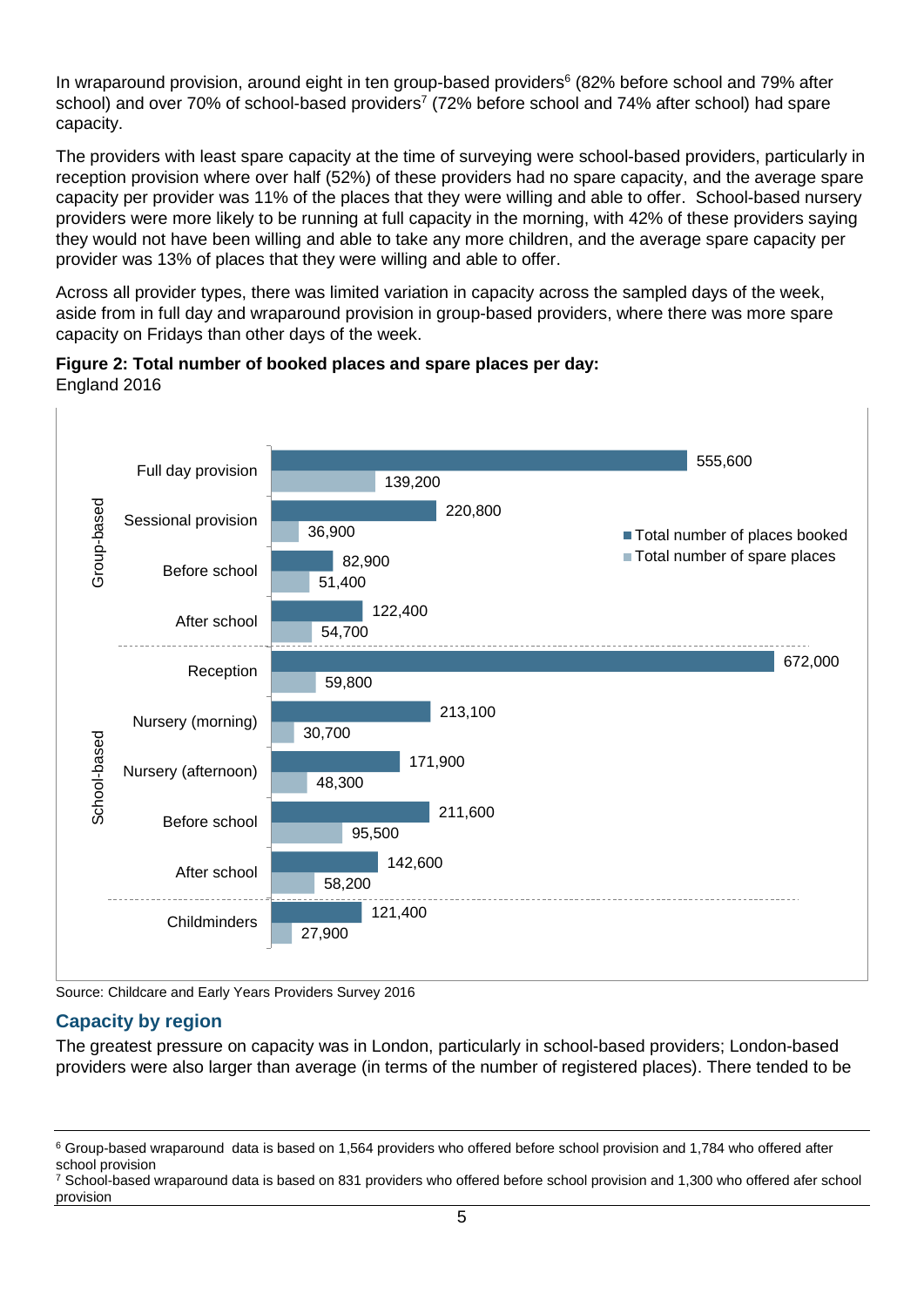less variation in capacity across the other regions, although the North East had notably higher levels of spare capacity in full day provision, at 28% compared to 20% on average for England.

- School-based reception provision in London had 7,100 spare places on the sampled day, which was equivalent to 6% spare capacity (compared with an England average of 11%). These providers had, on average, 60 registered places (compared with an England average of 42)
- School-based nursery provision in London had 4,200 spare places in the morning and 7,700 in the afternoon, equivalent to 9% and 18% spare capacity respectively (compared with England averages of 13% and 24% respectively). Nursery providers in London had an average 43 registered places (compared with an England average of 37).

# <span id="page-5-0"></span>**3. Workforce qualifications** (tables 10 and 11)

#### **Early years qualifications**

Level 3 early years qualifications which are required in order for holders to count in staff:child ratios are those that are listed by the Department for Education and those that meet the Early Years Educator qualification criteria; more information on level 3 qualifications can be found [here](https://www.gov.uk/guidance/early-years-qualifications-finder) [\(https://www.gov.uk/guidance/early-years-qualifications-finder\)](https://www.gov.uk/guidance/early-years-qualifications-finder).

Early Years Educator qualifications were introduced in September 2014. They are qualifications at level 3 or above, approved by the National College for Teaching and Leadership (NCTL) as meeting the Early Years Educator criteria. If staff have an Early Years Educator qualification, they currently must have at least a GCSE grade C in English and maths to undertake a level 3 job role and count in the staff ratios. This does not apply to historical level 3 qualifications.

Level 6 qualifications are degree level and include Qualified Teacher Status (QTS), Early Years Professional Status (EYPS), Early Years Teacher Status (EYTS) and other early years related degree level qualifications.

### <span id="page-5-1"></span>**Qualification level**

A large percentage of early years staff were qualified to at least level 3. Staff in school-based settings were more likely to be qualified to degree level than those in other settings.



#### **Figure 3: Highest UK early years qualification achieved by job level:** England 2016

Source: Childcare and Early Years Providers Survey 2016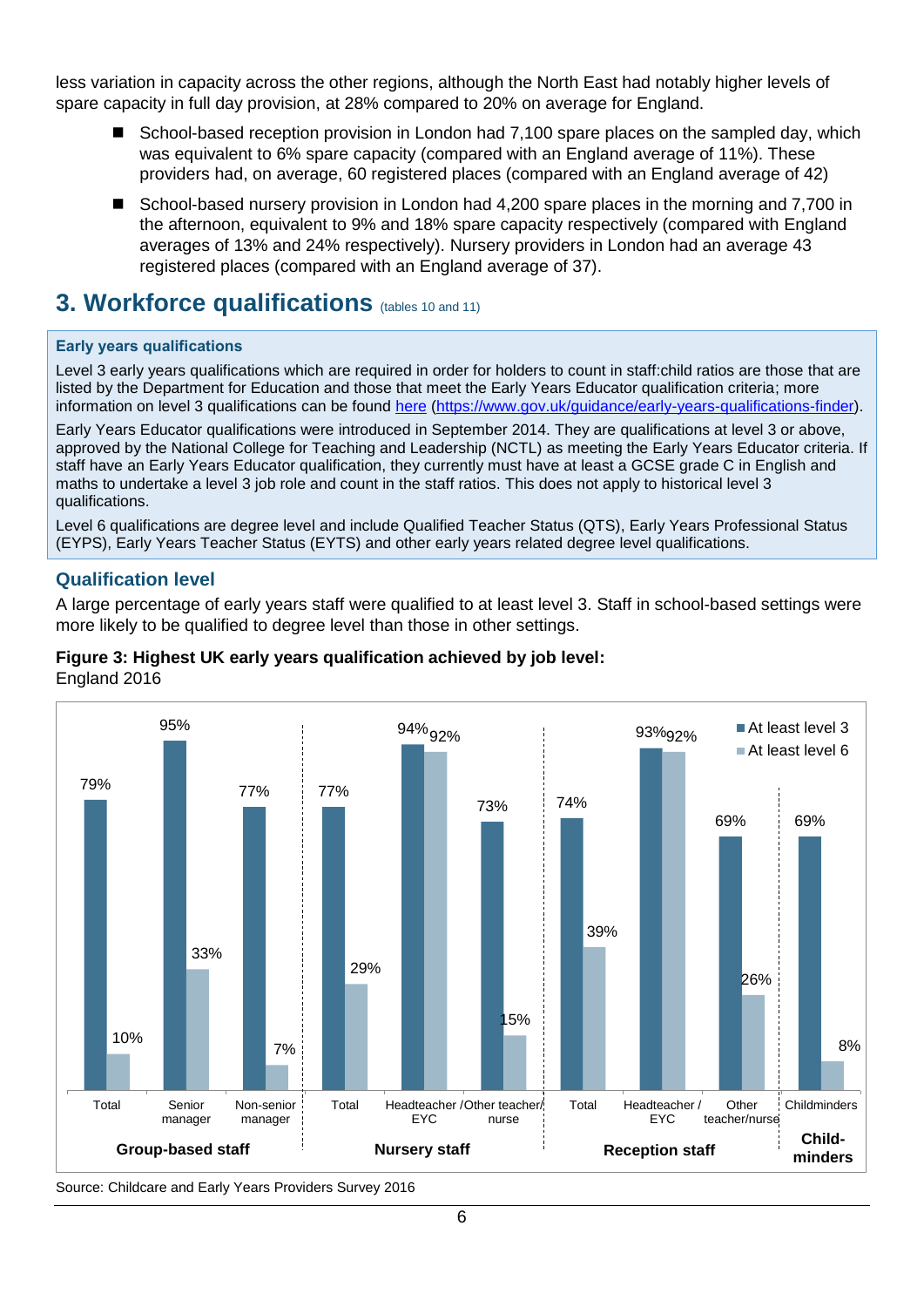## <span id="page-6-0"></span>**Early Years Educators**

The survey collected data on Early Years Educators for the first time so that growth of this accredited workforce can be monitored in future years. Around a tenth of staff in group-based settings and schools whose highest level of qualification was level 3 held the new Early Years Educator qualification (10% of group-based staff, 9% of reception staff and 9% of nursery staff with a level 3 qualification). Around a fifth (18%) of childminders with a level 3 qualification held the new qualification.

## <span id="page-6-1"></span>**GCSE mathematics and English**

Between 69% (group-based) and 76% (school based nursery) of staff in group- and school-based early years settings with a level 3 qualification had GCSE or O level mathematics and English grade A-C (see figure 4).

## **Figure 4: Percentages of staff with GCSE or O level mathematics and English grade A-C by level of qualification:**

England 2016



Source: Childcare and Early Years Providers Survey 2016

# <span id="page-6-2"></span>**4. The cost of providing childcare** (tables 12 and 13)

## <span id="page-6-3"></span>**Costs of provision**

73% of reported costs incurred by group-based providers were for staff. Similarly, staff costs made up 80% of nursery costs and 76% of reception costs. The composition of childminders' costs was different to groupbased and school-based providers as only 14% employed a childminding assistant.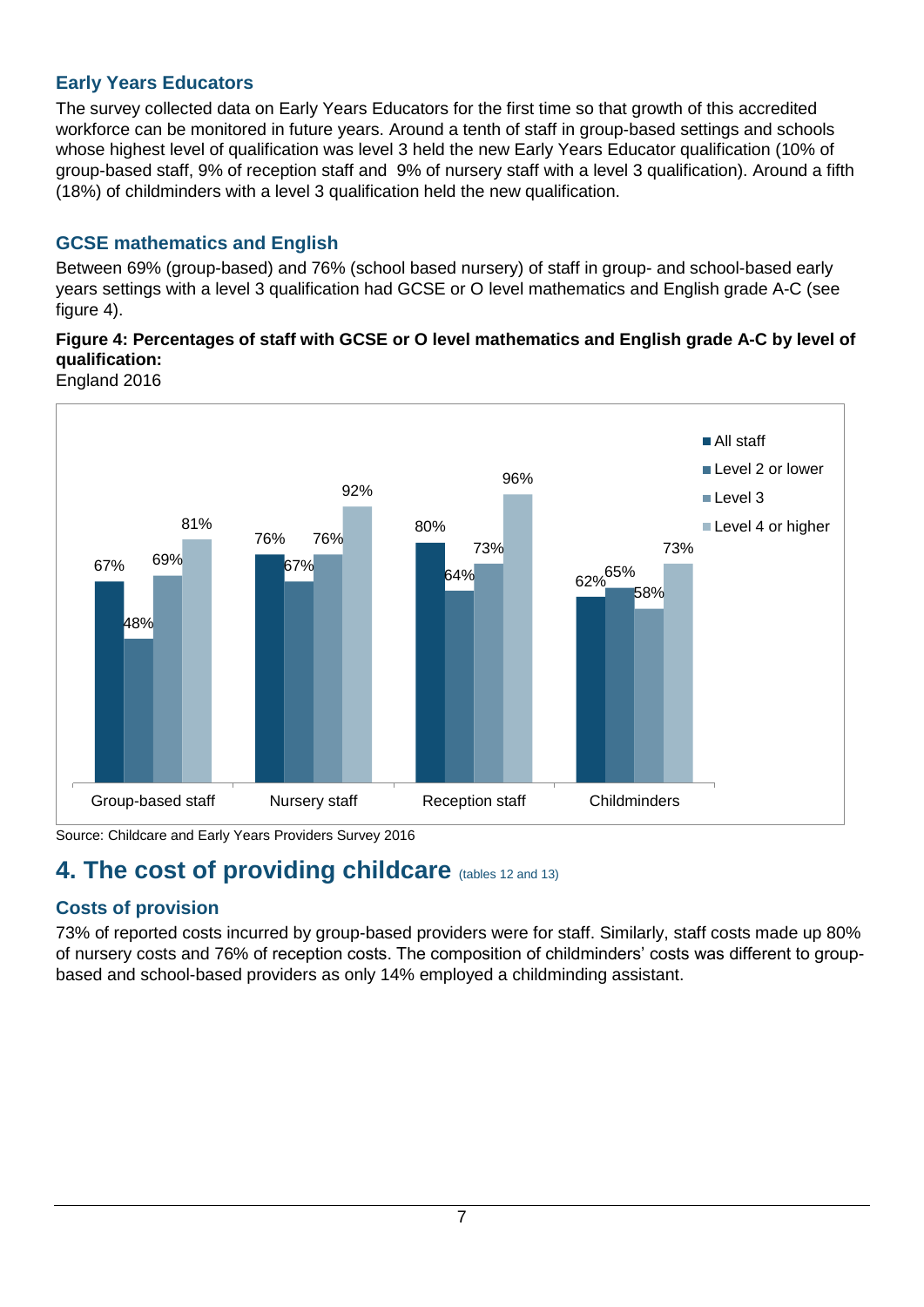#### **Figure 5: Composition of childcare provider costs:** England 2016



Source: Childcare and Early Years Providers Survey 2016

### <span id="page-7-0"></span>**Fees**

50% of group-based providers, 32% of nurseries (that charged fees) and 21% of childminders had increased their fees in the previous 12 months. The most common reasons for increasing fees were to cover an increase in staff costs and to cover an increase in costs in general.

### <span id="page-7-1"></span>**National Living Wage<sup>8</sup>**

From 1st April 2016, the government introduced a new mandatory national living wage for workers aged 25 or above of £7.20 per hour. From 1st April 2017, this will increase to £7.50 per hour.

17% of all sampled group-based staff, and 10% of those aged 25 or over received hourly pay below the new National Living Wage (£7.20) at the time of survey. This compares with 3% of all school-based nursery staff and 2% of all school-based reception staff. Childminder assistants were reported to earn an average of £5.90 per hour, and three-quarters below the National Living Wage.

At the time of survey, 34% of group-based provider staff aged 25 or over earned less than £7.50 an hour, while 5% of school-based staff aged 25 and over earned less than £7.50 an hour.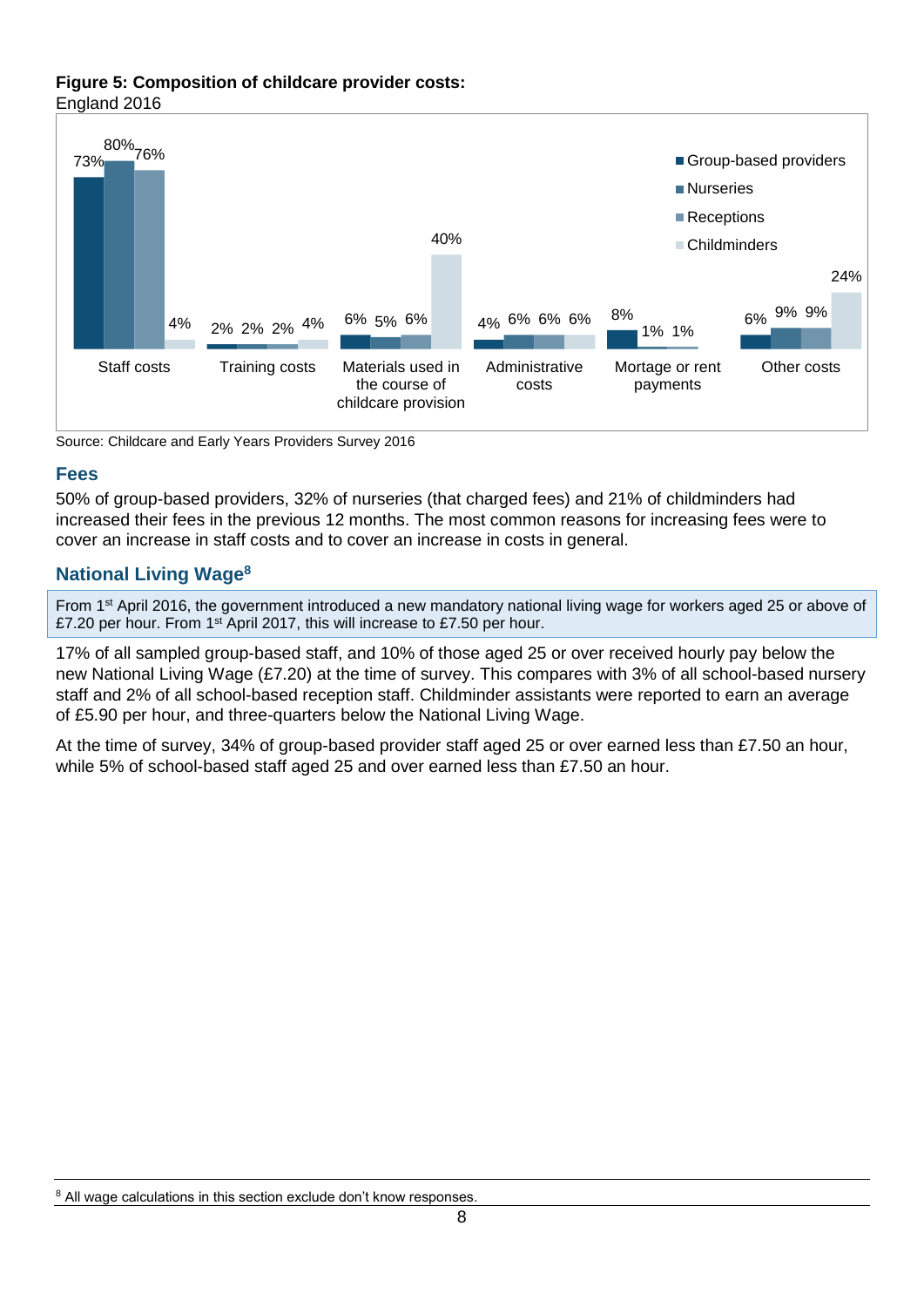# <span id="page-8-0"></span>**5. Funded entitlement** (table 15)

All 3 to 4-year-olds in England are currently entitled to 570 hours of funded early education or childcare per year. This is usually taken as 15 hours a week for 38 weeks of the year.

The funded childcare entitlement will increase from 15 to 30 hours a week from September 2017 for working parents of 3 and 4 year olds that meet the eligibility criteria<sup>9</sup>.

Figure 6 shows that the vast majority of group-based providers (96%) and school-based providers (91%) offered the 15 hours of funded childcare, as did half of sampled childminders (51%).

Information was collected on intention to offer 30 hours free entitlement. However, it is important to recognise that this survey was conducted over a year and a half before the planned introduction of 30 funded hours for working parents, before the Childcare Act 2016 and its regulations had been finalised and before the funding formula had been announced. At the time of survey, considerable numbers of providers did not know whether they planned to offer 30 hours funded childcare. Group-based providers were the most likely to say they did plan to (63% at time of survey), and childminders that they did not plan to (33%).

### **Figure 6: Whether currently offered 15 hours free childcare and whether planned to offer 30 hours free childcare:**

England 2016



Source: Childcare and Early Years Providers Survey 2016

<sup>9</sup> For more information on eligibility criteria see [here](https://childcare-support.tax.service.gov.uk/moreinfopar/2) [\(https://childcare-support.tax.service.gov.uk/moreinfopar/2\)](https://childcare-support.tax.service.gov.uk/moreinfopar/2)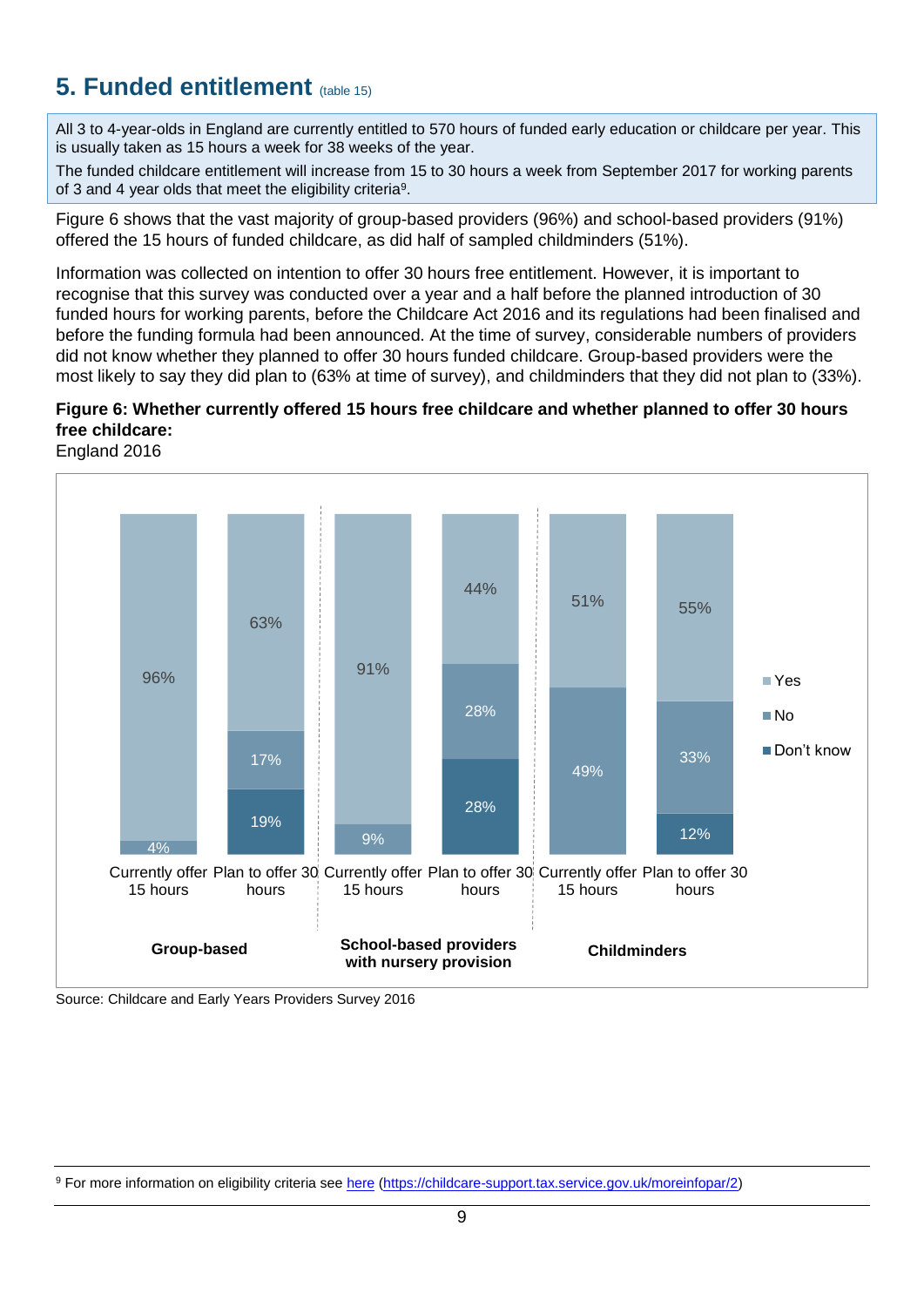# <span id="page-9-0"></span>**6. Accompanying tables**

The following tables are available in Excel format on the department's statistics website [here](https://www.gov.uk/government/collections/statistics-childcare-and-early-years) [\(https://www.gov.uk/government/collections/statistics-childcare-and-early-years\)](https://www.gov.uk/government/collections/statistics-childcare-and-early-years)

### **Main tables**

| Table 1  | Number of registered places by provider type                                                                            |
|----------|-------------------------------------------------------------------------------------------------------------------------|
| Table 2  | Type of group-based provision offered                                                                                   |
| Table 3  | Whether schools offer nursery or reception provision                                                                    |
| Table 4  | Booked places on a reference day                                                                                        |
| Table 5  | Proportion of providers with any spare capacity                                                                         |
| Table 6  | Proportion of available places that are spare capacity                                                                  |
| Table 7  | Average number of spare places                                                                                          |
| Table 8  | Highest UK early years qualification achieved                                                                           |
| Table 9  | Number of paid staff by region                                                                                          |
| Table 10 | Highest UK early years qualification achieved                                                                           |
| Table 11 | Proportion of staff with GCSE or O level maths and English by level of qualification                                    |
| Table 12 | Average cost of providing childcare                                                                                     |
| Table 13 | Breakdown of costs of childcare                                                                                         |
| Table 14 | Average income from providing childcare                                                                                 |
| Table 15 | Whether providers currently offer 15 hours funded childcare and whether they plan to offer 30 hours<br>funded childcare |
| Table 16 | How provisions plan to offer 30 hours of government funded entitlement                                                  |

# <span id="page-9-1"></span>**7. Further information is available**

• Previous releases:

### [Childcare and Early Years Providers Surveys](https://www.gov.uk/government/collections/statistics-childcare-and-early-years)

<span id="page-9-2"></span>Information on places from the January census collections are also available in the Provision for children under 5 years of age in England statistical first release (SFR) each June [here](https://www.gov.uk/government/collections/statistics-childcare-and-early-years) [\(https://www.gov.uk/government/collections/statistics-childcare-and-early-years\)](https://www.gov.uk/government/collections/statistics-childcare-and-early-years)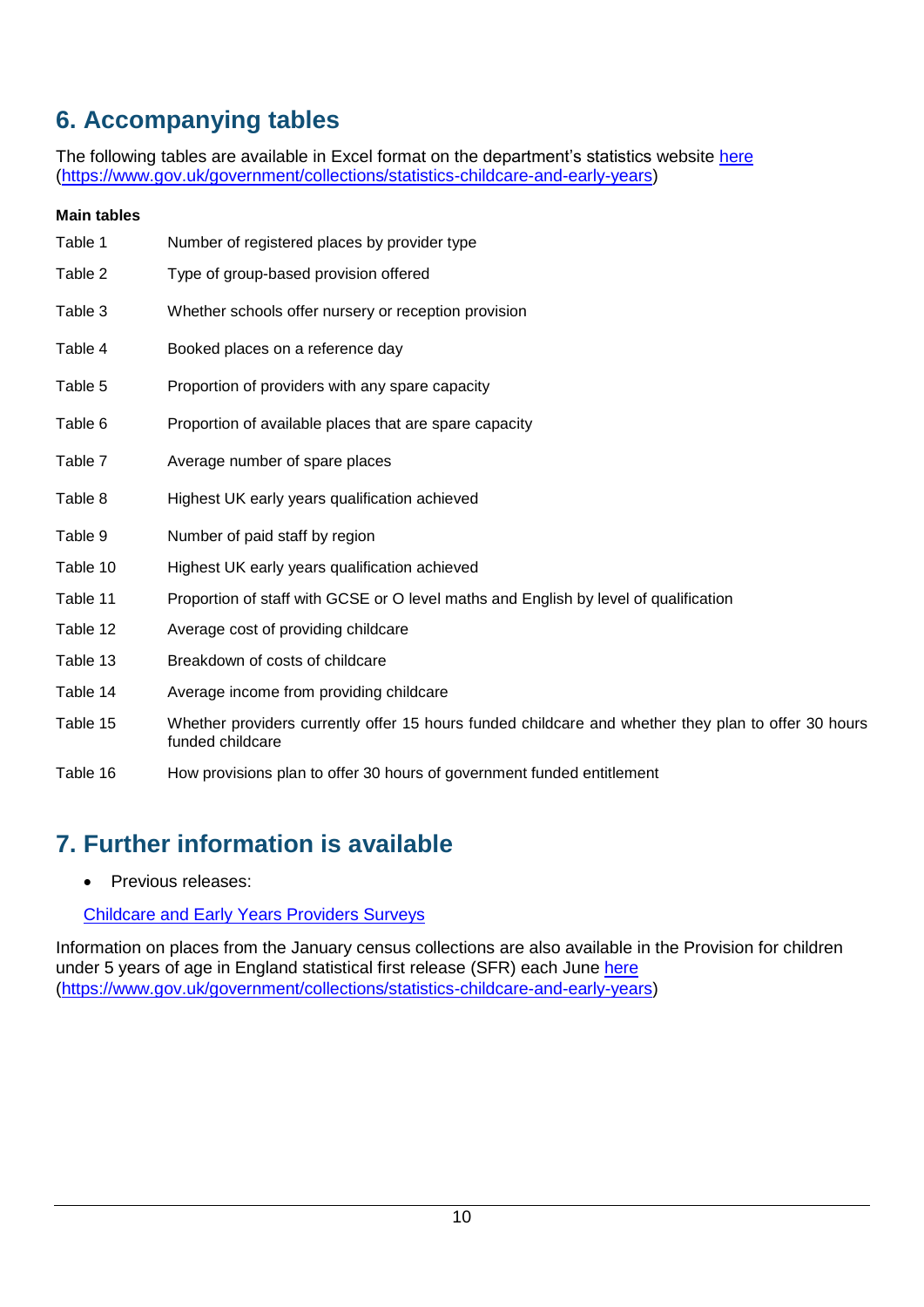# **8. Official Statistics**

The United Kingdom Statistics Authority has previously designated these statistics as Official Statistics, in accordance with the Statistics and Registration Service Act 2007 and signifying compliance with the Code of Practice for Official Statistics.

Designation can be broadly interpreted to mean that the statistics:

- meet identified user needs;
- are well explained and readily accessible;
- are produced according to sound methods, and
- are managed impartially and objectively in the public interest.

Once statistics have been designated as Official Statistics it is a statutory requirement that the Code of Practice shall continue to be observed.

The Department has a set of [statistical policies](http://www.gov.uk/government/publications/standards-for-official-statistics-published-by-the-department-for-education) in line with the Code of Practice for Official Statistics.

# <span id="page-10-0"></span>**9. Technical information**

A quality and methodology information document accompanies this SFR. This provides further information on the data sources, their coverage and quality and explains the methodology used in producing the data, including how it is validated and processed.

# <span id="page-10-1"></span>**10. Get in touch**

## <span id="page-10-2"></span>**Media enquiries**

Press Office News Desk, Department for Education, Sanctuary Buildings, Great Smith Street, London SW1P 3BT.

Tel: 020 7783 8300

### <span id="page-10-3"></span>**Other enquiries/feedback**

Claire Wardman, Early Years Analysis Team, Education Standards Directorate, Department for Education, 2 St Paul's Place, 125 Norfolk Street, Sheffield S1 2FJ

Tel: 0114 2742140

Email: EarlyYears.STATISTICS@education.gov.uk